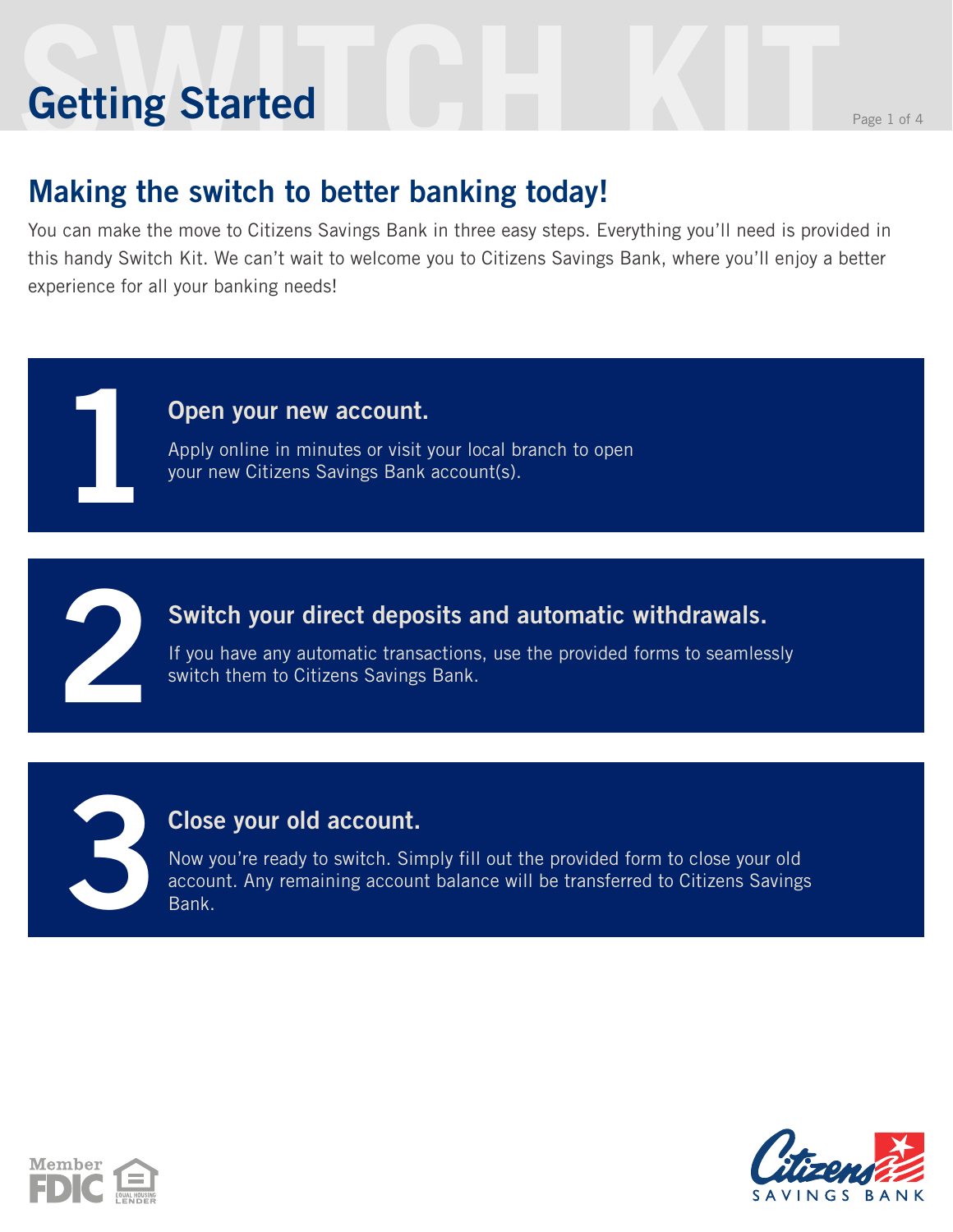### **Direct Deposit Authorization**

You can use your keyboard to fill out this form online, or you can print the form and complete it by hand.

Use this form to authorize your employer, retirement and pension funds, or any other agency to deposit your payment directly into your Citizens Savings Bank account. Use one form for each direct deposit.

| <b>Notification of Direct Deposit Authorization Change</b>                                  | <b>Direct Deposit Checklist:</b>                   |           |           |                                                                |
|---------------------------------------------------------------------------------------------|----------------------------------------------------|-----------|-----------|----------------------------------------------------------------|
| <b>Company or Employer:</b>                                                                 |                                                    |           |           | Use this list to remember all<br>your direct deposits you need |
| <b>Address:</b>                                                                             |                                                    |           |           | to transfer. These are the most<br>common direct deposits.     |
| City, State, Zip:                                                                           |                                                    |           |           | Payroll                                                        |
| <b>Phone Number:</b>                                                                        |                                                    |           |           | Investments                                                    |
| <b>Employee ID:</b>                                                                         |                                                    |           |           | <b>Retirement Plans</b>                                        |
| (if applicable)                                                                             |                                                    |           |           | <b>Social Security</b>                                         |
| Effective immediately, please deposit the net amount of my check to my Citizens Savings     |                                                    |           |           |                                                                |
| Bank account. I authorize (name of depositor)                                               |                                                    |           |           |                                                                |
| to automatically deposit funds into the account below. This authorization shall remain in   |                                                    |           |           |                                                                |
| place until I have submitted a new authorization, or until this authorization is changed or |                                                    |           |           |                                                                |
| revoked by me in writing.                                                                   |                                                    |           |           |                                                                |
| Place an X next to your desired option.                                                     |                                                    |           |           |                                                                |
|                                                                                             | Net amount to Citizens Savings Bank CHECKING       |           |           |                                                                |
| Account #                                                                                   |                                                    | Routing # | 231375151 |                                                                |
|                                                                                             | <b>Net amount to Citizens Savings Bank SAVINGS</b> |           |           |                                                                |
| Account #                                                                                   |                                                    | Routing # | 231375151 |                                                                |
|                                                                                             |                                                    |           |           |                                                                |
| Signature:                                                                                  | Date:                                              |           |           |                                                                |
| Name:                                                                                       |                                                    |           |           |                                                                |
| <b>Address:</b>                                                                             |                                                    |           |           |                                                                |
| City, State, Zip:                                                                           |                                                    |           |           |                                                                |
| <b>Phone Number:</b>                                                                        |                                                    |           |           |                                                                |



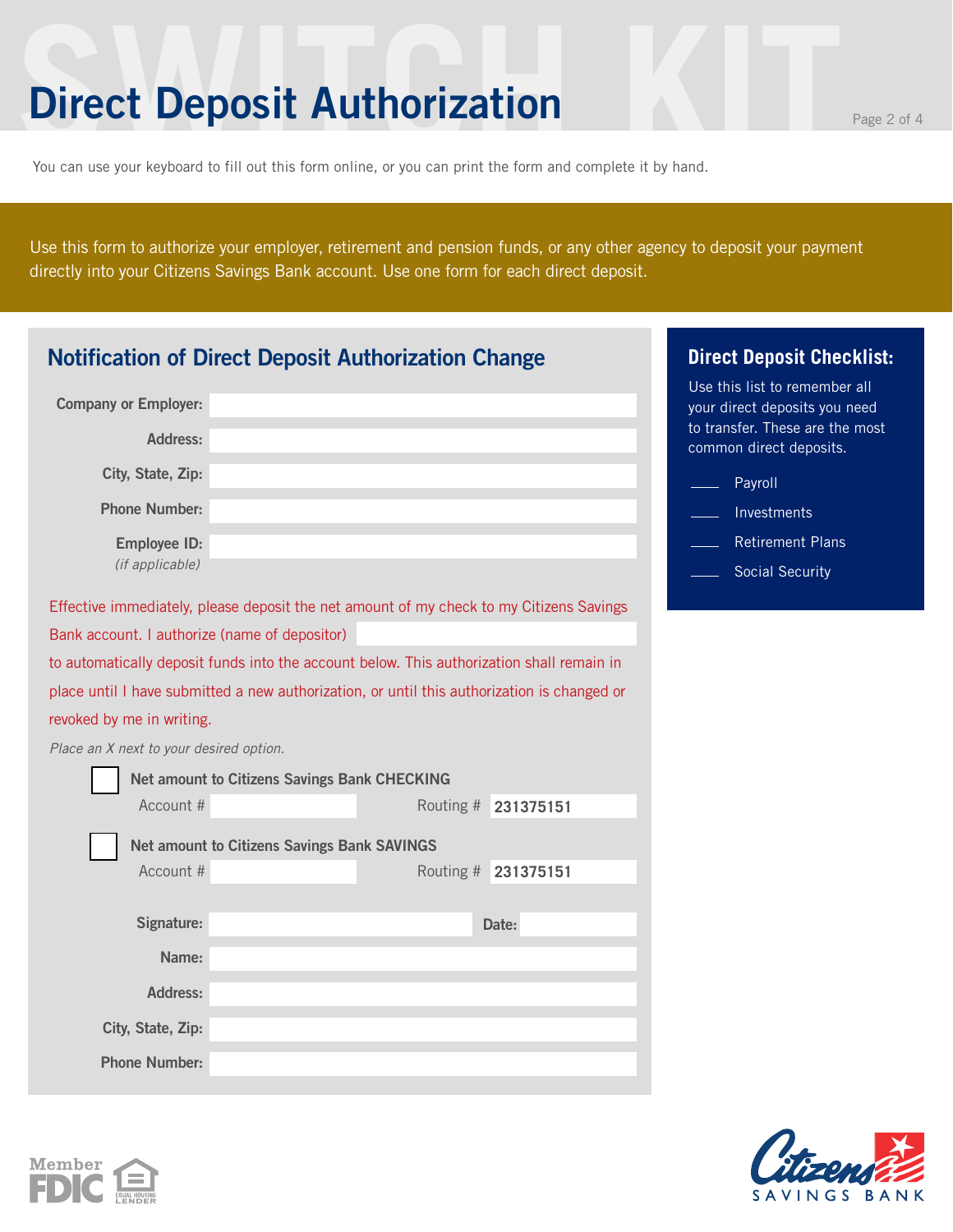### **Automatic Withdrawal Authorization**

You can use your keyboard to fill out this form online, or you can print the form and complete it by hand.

Use this form to authorize a change to any automatic payment, deductions, or withdrawals from your account. Use one form for each automatic withdrawal. Or, many companies and agencies make it easy to change your account on record online on their website.

|                               | <b>Notification of Withdrawal Authorization Change</b>                                                                                                                                               |           | <b>Automatic Withdrawal</b><br><b>Checklist:</b>                             |
|-------------------------------|------------------------------------------------------------------------------------------------------------------------------------------------------------------------------------------------------|-----------|------------------------------------------------------------------------------|
| <b>Name of Company:</b>       |                                                                                                                                                                                                      |           | Use this list to remember all your                                           |
| <b>Account Number:</b>        |                                                                                                                                                                                                      |           | automatic payments you need to                                               |
| <b>Payment Amount:</b>        |                                                                                                                                                                                                      |           | transfer. These are some of the<br>most commonly used automatic<br>payments. |
| Address:                      |                                                                                                                                                                                                      |           | Home Mortgage                                                                |
| City, State, Zip:             |                                                                                                                                                                                                      |           |                                                                              |
| <b>Phone Number:</b>          |                                                                                                                                                                                                      |           | Auto Loans<br><b>Utilities</b>                                               |
|                               | Please cancel all automatic withdrawals from my old institution:                                                                                                                                     |           | <b>Insurance</b>                                                             |
| <b>Financial Institution:</b> |                                                                                                                                                                                                      |           | Cable/Internet                                                               |
|                               |                                                                                                                                                                                                      |           | Gym/Club Memberships                                                         |
| Account #                     | Bank Routing #                                                                                                                                                                                       |           | <b>Credit Cards</b>                                                          |
|                               | Please make all future automatic withdrawals from my new institution:                                                                                                                                |           | Investments                                                                  |
| <b>Financial Institution:</b> | <b>Citizens Savings Bank</b>                                                                                                                                                                         |           | Subscriptions                                                                |
| Account #                     | Bank Routing #                                                                                                                                                                                       | 231375151 | <b>Charity Donations</b>                                                     |
|                               |                                                                                                                                                                                                      |           |                                                                              |
|                               | This authorization will remain in effect until I have submitted to you a new authorization, or until<br>you have been notified by me in writing that this authorization has been changed or revoked. |           |                                                                              |
| Signature:                    |                                                                                                                                                                                                      | Date:     |                                                                              |
| Name:                         |                                                                                                                                                                                                      |           |                                                                              |
| <b>Address:</b>               |                                                                                                                                                                                                      |           |                                                                              |

**Phone Number:**

**City, State, Zip:**